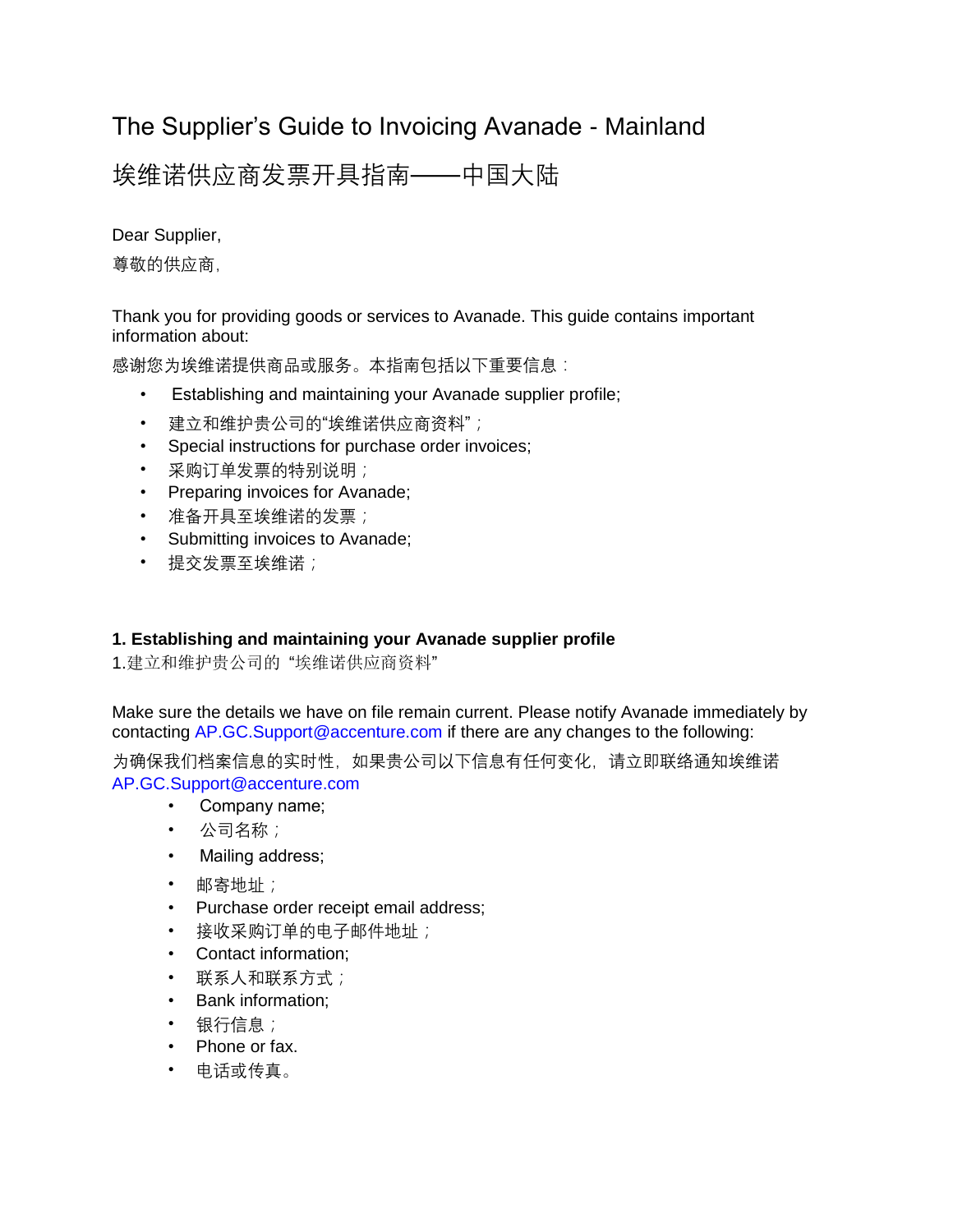### **2. Special instructions for Purchase Order invoices**

2.采购订单发票的特别说明

It is very important when supplying goods or services to Avanade, to do so only upon receipt of an official Purchase Order (PO). At the discretion of Avanade, goods or services received without an official purchase order would risk non-payment, unless an alternative arrangement has already been agreed with our procurement function. Avanade's official Purchase Orders will be sent via email or fax notifications from Avanade's procurement tool, BuyNow, bearing the sender's address via email: Accenture.Purc.Order@accenture.com. Please ensure you are able to receive emails from this address accordingly.

仅根据正式的采购订单向埃维诺提供商品或服务是非常重要的。除非供应商与采购部门以 其 他形式(如合同)达成了一致,否则任何没有正式采购订单的商品或服务将承担无支付 的风 险。埃维诺的正式采购订单将由埃维诺采购工具 BuyNow 通过电子邮件或传真发送,邮件显 示的发件人的地址为 Accenture.Purc.Order@accenture.com。请确保您能够接收来自此邮件 地址的电子邮件。

#### **Other special instructions**

其他特殊说明

- The format of the invoice should observe the following guidelines:
- 发票格式应遵循下列准则:
	- <sup>o</sup> The total for invoices should be equal to the total for the Purchase Orders;
	- <sup>o</sup>发票金额总数等于采购订单金额总数;
	- o Charge for services and expenses must be itemized on separate lines;
	- 0 服务费用和费用开支必须作为单项另行列出;
	- <sup>o</sup> Always quote the Purchase Order number (which starts with 600XXXXXXXX).
	- <sup>o</sup>请务必在发票上标注采购订单编号(以600XXXXXXXX开头)。

#### **Please do not:**

请不要:

o Mark the purchase order number with a highlighter as this affects the quality of

our invoice scanning;

- <sup>o</sup>用荧光笔标记采购订单编号,因为这会影响我们发票扫描的质量;
- <sup>o</sup> Scribbled or unrecognizable handwriting of the Purchase Order numbers on the invoice;
- <sup>o</sup>发票上的手写采购订单编号字迹潦草或无法辨认;
- o Quote the Purchase Requisition number (which starts with PRXXXXXX).
- o 标注的是采购申请编号(以PRXXXXXX开头)。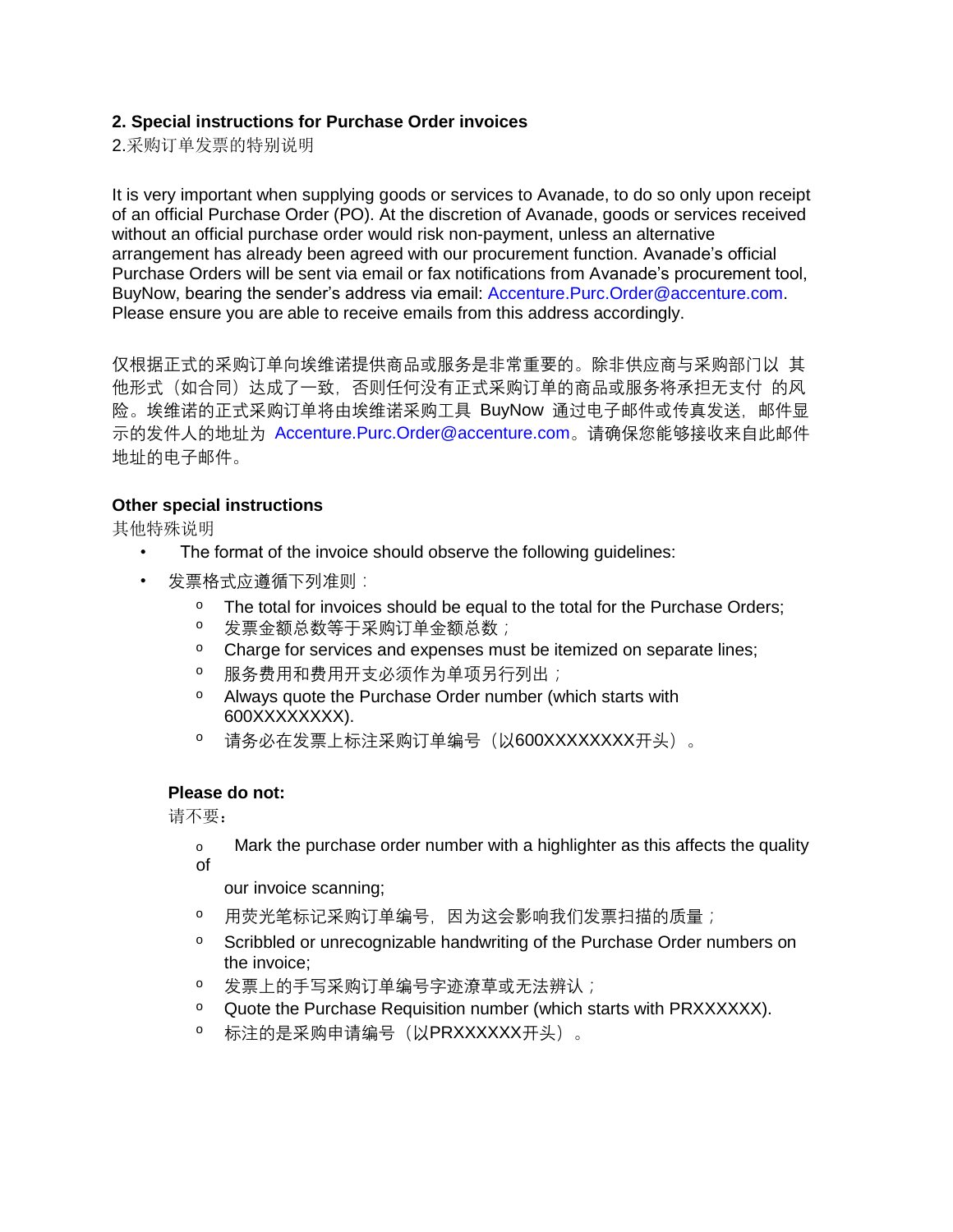### **3. Preparing invoices for Avanade**

3.埃维诺准备发票

When preparing invoices, please ensure you include the following information:

当您准备发票时,请确保包括以下信息:

- Legal Avanade billing entity;
- 发票抬头;
- Invoice date:
- 开票日期;
- Invoice No.;
- 发票号码;
- Description or invoice nature;
- 发票内容;
- Invoice amount(in letter);
- 发票金额大写;
- Invoice amount;
- 发票金额小写;
- Vendor contact;
- 开票人;
- Vendor's Company chop;
- 发票专用章;
- State tax bureau supervised-made seal;
- 税局监制章/收据财政局监制章(红色水印章);

# **Any incomplete information may result in delay in payment from Avanade.**

任何不完整信息可能导致埃维诺延迟付款。

If you are issuing a new invoice against the previous one, quote the corresponding invoice reference against which the new invoice is being issued.

如果您需要用一张新的发票替换原有的发票,需要注明对应的发票编号。

# **4. Submitting Original invoices to Avanade**

4.提交发票原件至埃维诺

Kindly submit original hard copy invoices to Avanade contact who requested the goods or services within five business days from the invoice date: 请在发票出具后的五个工作日内将 发票原件寄送至要求产品或服务的埃维诺联系人。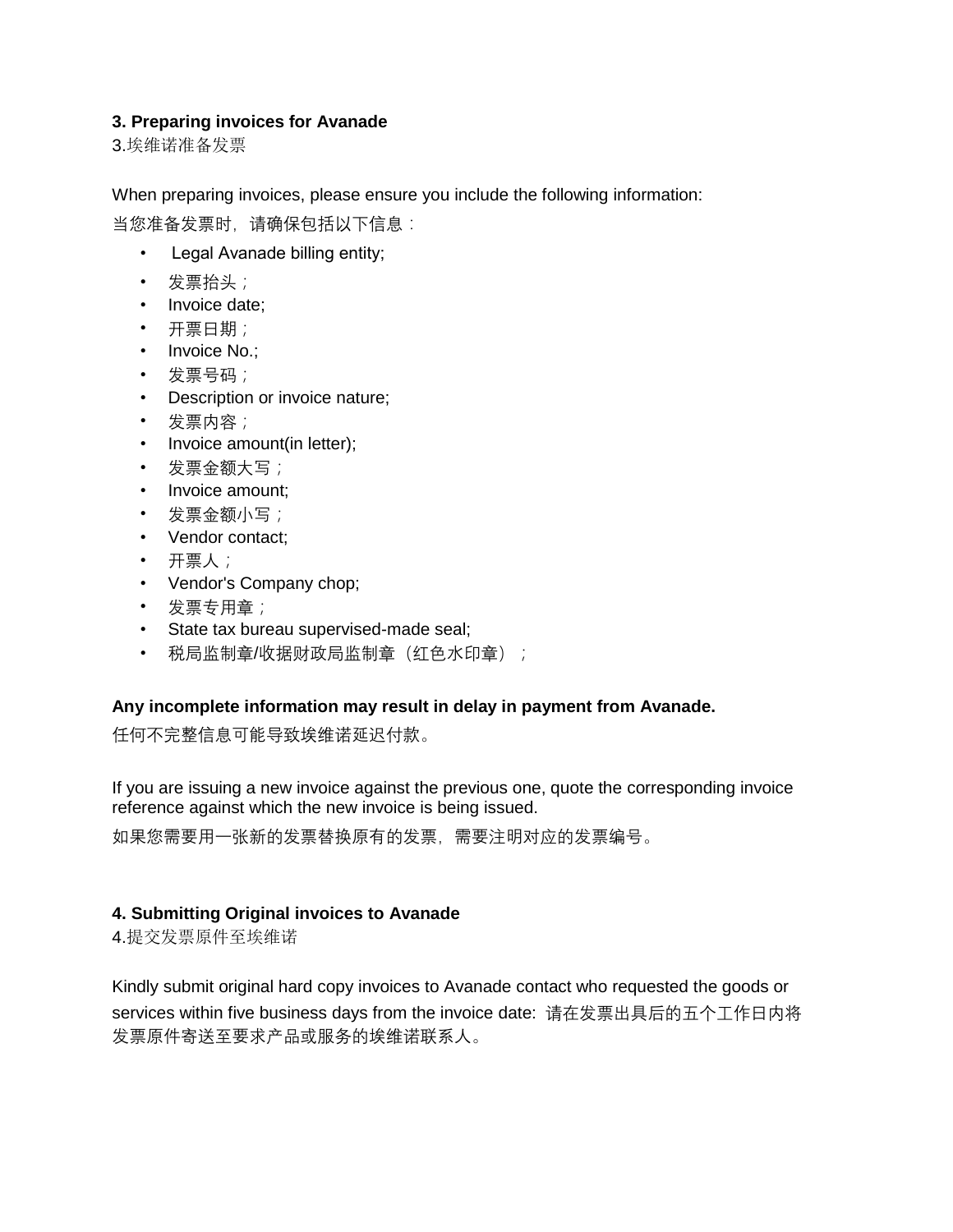Suppliers should send their invoice for the attention of the Avanade contact at the **Invoice To** address, unless otherwise directed by their Avanade contact. The Avanade contact can be found in the Purchase Order: Requested by: xxx

除非您的埃维诺联系人特别说明,否则供应商应该将发票原件寄送至"发票寄送地址"。 采购 订单上面的"提交者 xxx"就是您的埃维诺联系人

#### **Invoice To Address:**

发票寄送地址如下:

Avanade (Guangzhou) Computer Technology Development Co,Ltd.

广州市埃维诺电脑技术开发有限公司

Unit 3114, 31/F, No.898, Xinyuan building, Tianhe Bei Road, Tianhe District, Guangzhou, China 广州市天河区天河北路 898 号信源大厦 31 楼 3114 室

Postal code: 510898 Tel: +8620 3818 3333 Fax: +8620 3818 3399

Avanade (Guangzhou) Computer Technology Development Co, Ltd. Shanghai Branch

广州市埃维诺电脑技术开发有限公司上海分公司 Suite 1801,18/F, Central Plaza ,381 ,Middle Huaihai Road, Huangpu District, Shanghai , China 上海市黄浦区淮海中路 381 号 18 层 1801 室

Postal code: 200010 Tel: +8621 -23121500 Fax: +8621- 63915828

For more information and assistance regarding your Avanade Supplier Profile, invoice or payment processing, please contact AP.GC.Support@accenture.com. 欲了解更多"埃维诺供应商资料",发票和支付的相关信息请联系采购申请人或者 [AP.GC.Support@accenture.com](mailto:AP.GC.Support@accenture.com)。

Kind regards 此致 Avanade Procurement 埃维诺采购部